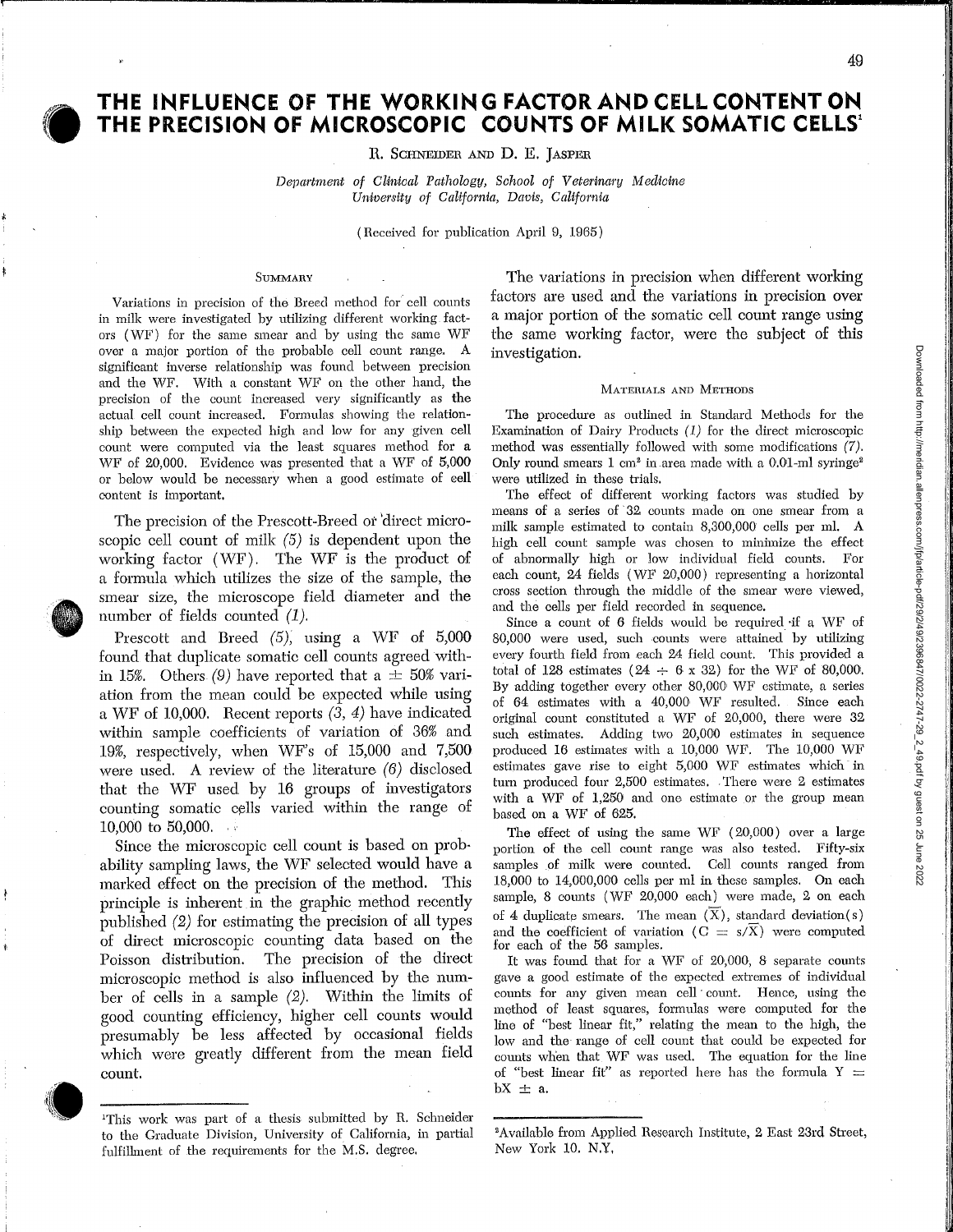|  | AND THE PROPORTION OF THE SMEAR EXAMINED |  |  |
|--|------------------------------------------|--|--|
|  |                                          |  |  |

| Per cent of smear examined |
|----------------------------|
| 10.00                      |
| 5.00                       |
| 2.00                       |
| 1.00                       |
| .50                        |
| .20                        |
| $.10\,$                    |
| .02                        |

#### **RESULTS**

The relationship between the WF and the proportion of the smear examined was calculated and is presented in Table 1.

The variation in the range of individual cell counts for different working factors is shown in Table 2. The range of individual counts decreased significantly as the WF grew smaller.

The relationship of cell count, standard deviation and coefficient of variation for a constant working factor of 20,000 is shown over the major part of the cell range in Table 3. It is seen that the amount of variation increases as the cell count decreases. A moderate increase in variability occurred in counts below 1,500,000 cells per ml and a marked increase occurred in counts below 500,000.

For a WF of 20,000, the formulas computed via the least squares method for the "best fit" relating the highest, lowest and range of cell count to the mean were as follows:

1. In terms of actual cells counted before con $version to cell count:$ 

| High | $= 1.103 \,\overline{X} + 5.60$                          |  |
|------|----------------------------------------------------------|--|
| Low  | $= .902$ X $- 5.07$                                      |  |
|      | Range = .201 $\bar{X}$ + 10.67 - .9k (5.63 - $\bar{X}$ ) |  |
|      | where $k = 0$ if $\overline{X}$ is over 5.63             |  |
|      | $k = 1$ if X is under 5.63                               |  |

2. In terms of total cell count (cells x WF):  
\nHigh = 1.103 
$$
\overline{X}
$$
 + 112,000  
\nLow = .902  $\overline{X}$  - 101,000  
\nRange = .201  $\overline{X}$  + 213,000-.9k (113,000 -  $\overline{X}$ )  
\nwhere k = 0 if  $\overline{X}$  is over 113,000  
\nk = 1 if  $\overline{X}$  is under 113,000

The formulas for the high and low were symmetrical on either side of the mean. In a random distribution it would be expected that the high and low would be equally distant from the mean. It is noticed that the high was slightly farther away from the mean than the low. However, this variation was not significant since it is an error of only 1 to 2% of the mean.

Tables 4 and S indicate the accuracy of the high and low formulas in predicting the expected high and low cell counts for any mean. In table 4, multicounts were made horizontally through the central area of one low cell count smear and one high cell count smear. The cell counts were 440,000 and 8,300,000 cells per ml, respectively. It is seen with both that agreement was close.

In Table 5, a further example of the accuracy of these formulas is shown by a comparison of counts by 4 different counters on smears made by 5 different smear makers of 3 different milk samples. The cell counts of the samples were 130,000, 560,000 and 1,030,000, respectively. Although an additional variable was introduced by using smears by different smear makers, it is seen again that agreement is close.

The formulas for the range were computed from the high and low formulas. The factors .9k ( 5.63 -  $\overline{X}$ ) and .9k (113,000 -  $\overline{X}$ ) are needed to adjust the cell range because by the low formula, counts below 5.63 and 113,000, respectively, would give negative lows, and this is not possible. All negative lows were considered zero.

The relationship of the WF and cell count to the expected % of error can be shown graphically. Figure

|  |  |  |  |  |  |  |  |  |  | TABLE 2. VARIATION IN RANGE OF CELL COUNTS OBTAINED WITH DIFFERENT WORKING FACTORS ON THE SAME SAMPLE |  |  |  |  |  |  |
|--|--|--|--|--|--|--|--|--|--|-------------------------------------------------------------------------------------------------------|--|--|--|--|--|--|
|--|--|--|--|--|--|--|--|--|--|-------------------------------------------------------------------------------------------------------|--|--|--|--|--|--|

| Working<br>factor | No. of<br>counts | Coefficient<br>οf<br>variation <sup>a</sup> | Range of cell counts       | Length<br>оf<br>range | Length of range<br>as % of group<br>mean |
|-------------------|------------------|---------------------------------------------|----------------------------|-----------------------|------------------------------------------|
| 625               |                  | $1 - 1 - 1 = 1$                             | 8,300,000 <sup>b</sup>     |                       | --                                       |
| 1.250             | 2                | .0028                                       | 8,320,000<br>$8,280,000 -$ | 40.000                | .5                                       |
| 2,500             | 4                | .0141                                       | $8.150,000 - 8.420,000$    | 270,000               | 3.3                                      |
| 5,000             | 8                | .0210                                       | $8.100.000 -$<br>8,580,000 | 480,000               | 5.8                                      |
| 10,000            | 16               | .0377                                       | $7.640.000 -$<br>8.740.000 | 1,100,000             | 13.3                                     |
| 20,000            | 32               | .0606                                       | 9.480.000<br>$7.380.000 -$ | 2,100,000             | 25.3                                     |
| 40,000            | 64               | .0939                                       | $6,840,000 - 10,160,000$   | 3,320,000             | 40.0                                     |
| 80,000            | 128              | .1340<br>$\sim$                             | $5.280,000 - 11,200,000$   | 5,920,000             | 71.3                                     |

"multiply by 100 for standard deviation as a % of the mean. <sup>b</sup>group mean.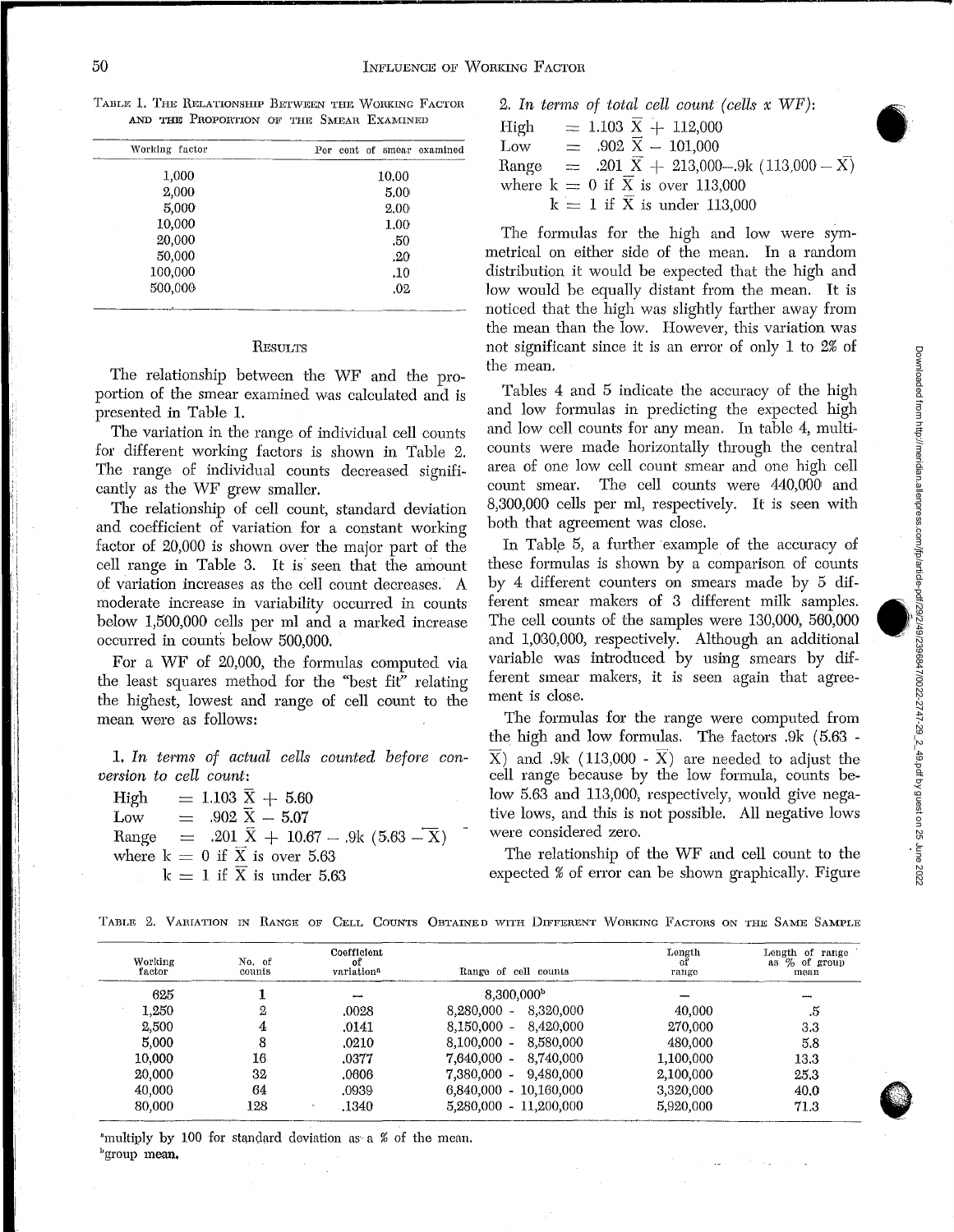

**Includes** 

TABLE 3. THE RELATIONSHIP OF CELL COUNT TO THE STANDARD DEVIATION AND COEFFICIENT OF VARIATION FOR A WORKING FACTOR OF 20,000

| Cell count $(X)^n$ | Standard deviation $(s)^n$ | Coefficient of<br>variation $(C = s/X)$ |
|--------------------|----------------------------|-----------------------------------------|
| $250 - 700$        | $25 - 36$                  | $.10 - .05$                             |
| 75 - 250           | $13 - 25$                  | $.16 - .10$                             |
| $25 - 75$          | 6 - 16                     | $.23-.12$                               |
| Under 25           | Under 6                    | $.80b - .23$                            |

"In cells, multiply by 20,000 for the equivalent in cells per ml of milk.

"May be exceeded at very low cell counts.

TABLE 4. AGHEEMENT OF ACTUAL AND EXPECTED" HIGH AND Low COUNTS (WF 20,000) WHERE MULTIPLE COUNTS WERE MADE

| Number of | Mean        |        | Low in cells:         |        | High in cells:               |
|-----------|-------------|--------|-----------------------|--------|------------------------------|
| counts    | cells<br>in | Actual | Expected <sup>a</sup> | Actual | <b>Expected</b> <sup>8</sup> |
| 22        | 22.2        | 13     | 15                    | 32     | 30                           |
| 32        | 415.1       | 369    | 369                   | 474    | 463                          |

"Expected: Low = .902  $\text{X} - 5.07$ ; High = 1.103 X + 5.60.

TABLE 5. AGREEMENT OF ACTUAL AND EXPECTED<sup>®</sup> HIGH AND Low COUNTS (WF 20,000) FOR 4 COUNTERS ON 3 MILK SAMPLES, UTILIZING COUNTS ON SMEARS OF 5 DIFFERENT SMEAR MAKERS

|         | No. of | Mean<br>in | Low    | in cells              | High   | in cells                     |
|---------|--------|------------|--------|-----------------------|--------|------------------------------|
| Counter | counts | cells      | Actual | Expected <sup>a</sup> | Actual | <b>Expected</b> <sup>a</sup> |
| 2       | 20     | 6.45       | 3      | 1                     | 11     | 13                           |
| 3       | 20     | 6.50       | 2      | 1                     | 14     | 13                           |
| 4       | 20     | 7.35       | 1      | 1.5                   | 14     | 14                           |
| 6       | 20     | 5.35       | 2      | 0                     | 9      | 12                           |
| 2       | 40     | 27.8       | 18     | 20                    | 42     | 36                           |
| 3       | $-40$  | 27.3       | 15     | 19                    | 35     | 36                           |
| 4       | 40     | 30.6       | 19     | 22                    | 44     | 39                           |
| 6       | 40     | 26.2       | 15     | 18                    | 35     | 34                           |
| 2       | 20     | 50,5       | 34     | 40                    | 68     | 61                           |
| 3       | 20     | 53.8       | 42     | 43                    | 73     | 65                           |
| 4       | 20     | 54.5       | 36     | 44                    | 71     | 66                           |
| 6       | 20     | 47.4       | 37     | 38                    | 67     | 58                           |

"Expected: Low = .902
$$
\overline{X}
$$
 - 5.07; High = 1.103 $\overline{X}$  + 5.60.

1 denotes the % of errors for computing 95% confidence limits and Figure 2 the % of errors for computing 50% confidence limits (probable error) of 4 selected cell count levels for various working factors.

### **DISCUSSION**

The precision of any Breed cell count on properly prepared smears seems to be the function of 2 factors: (a) the number of field counted (WF), and (b) the number of cells in a sample (the cell count). This function is in accordance with Poisson distribution principles (2).

The effect of the WF is illustrated in Table 2. The smaller the WF, the better will be the precision. More fields are counted with a smaller WF, hence there is less influence from any individual fields having abnormally high or low counts.

The second factor that affects the precision of the cell count is the number of cells present. The higher the cell count, the more accurate will be the estimate when using a constant WF. This relationship is shown in Table 3. As the count decreases, there is an increase in the variability of individual cell counts as a function of the mean. Thus, the coefficient of variation increases. For the precision to have been the same over the entire cell range, the coefficient of variation would have had to be relatively constant at all levels of cell count.

The actual choice of a WF should be determined by the approximate number of cells in the samples and the reliability required (Figure 1 or Figure 2) . A WF within the range of 2,000 to 5,000 appeared



RELATIONSHIP BETWEEN WORKING FACTOR AND PERCENT ERROR FOR<br>CERTAIN CELL COUNT LEVELS,50% CONFIDENCE (PROBABLE ERROR)